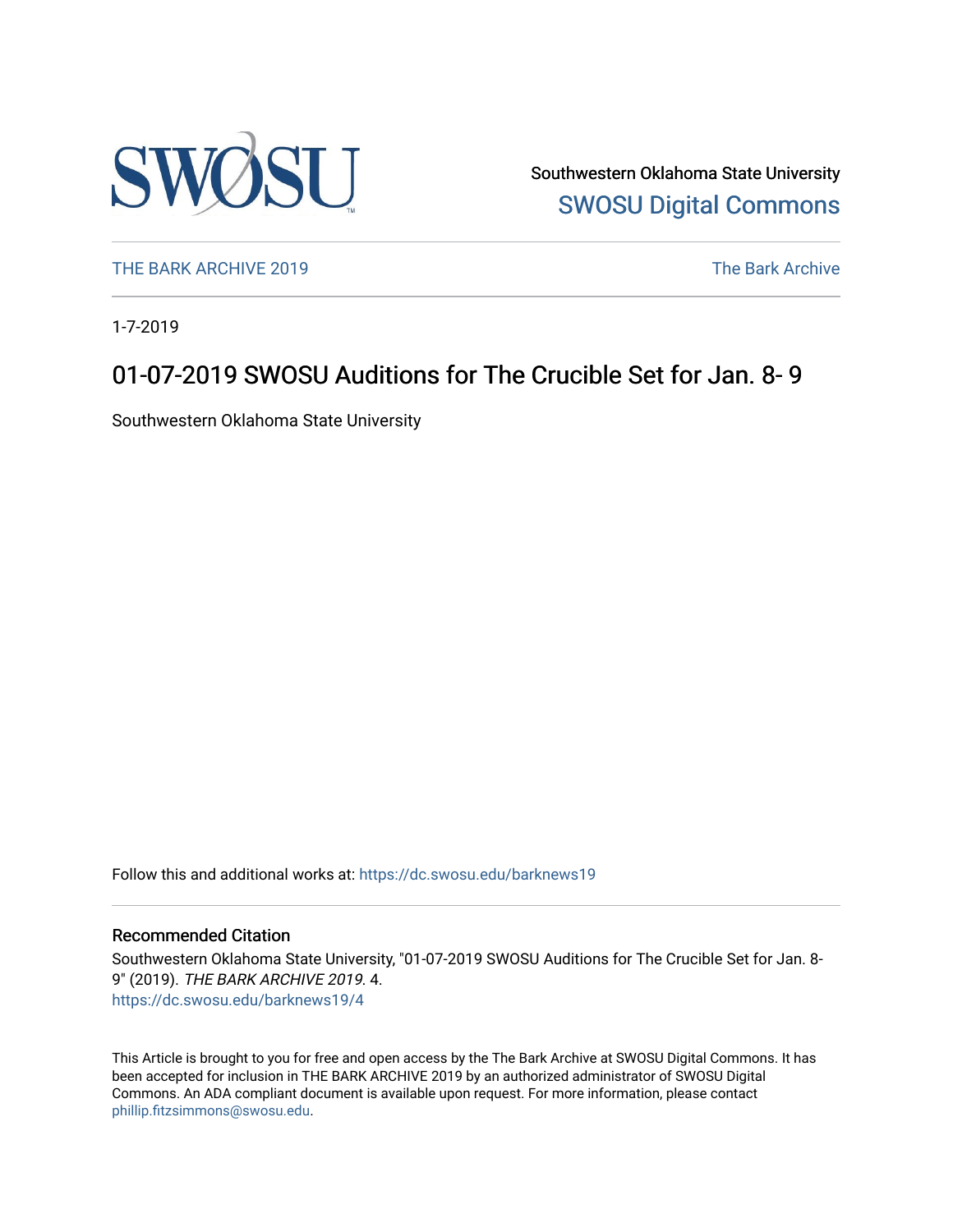



# **SWOSU Auditions for The Crucible Set for Jan. 8- 9**

Auditions for the theatrical production of *The Crucible* at Southwestern Oklahoma State University will be held Tuesday, January 8, at 7 p.m. and Wednesday, January 9, at 3 p.m. in the SWOSU Hilltop Theatre on the Weatherford campus.

The cold-reading auditions are open to all SWOSU students—regardless of major. Students interested in technical theatre positions can also attend the auditions to submit information forms to the faculty members.

For more information about these auditions, involvement in the production in any capacity or to check out a script, please contact Jessica Salmans (technical director & designer) in Art -310, 774-7046, jessica.salmans@swosu.edu; or Steve Strickler (director) in Art-308, 774- 3082, steve.strickler@swosu.edu.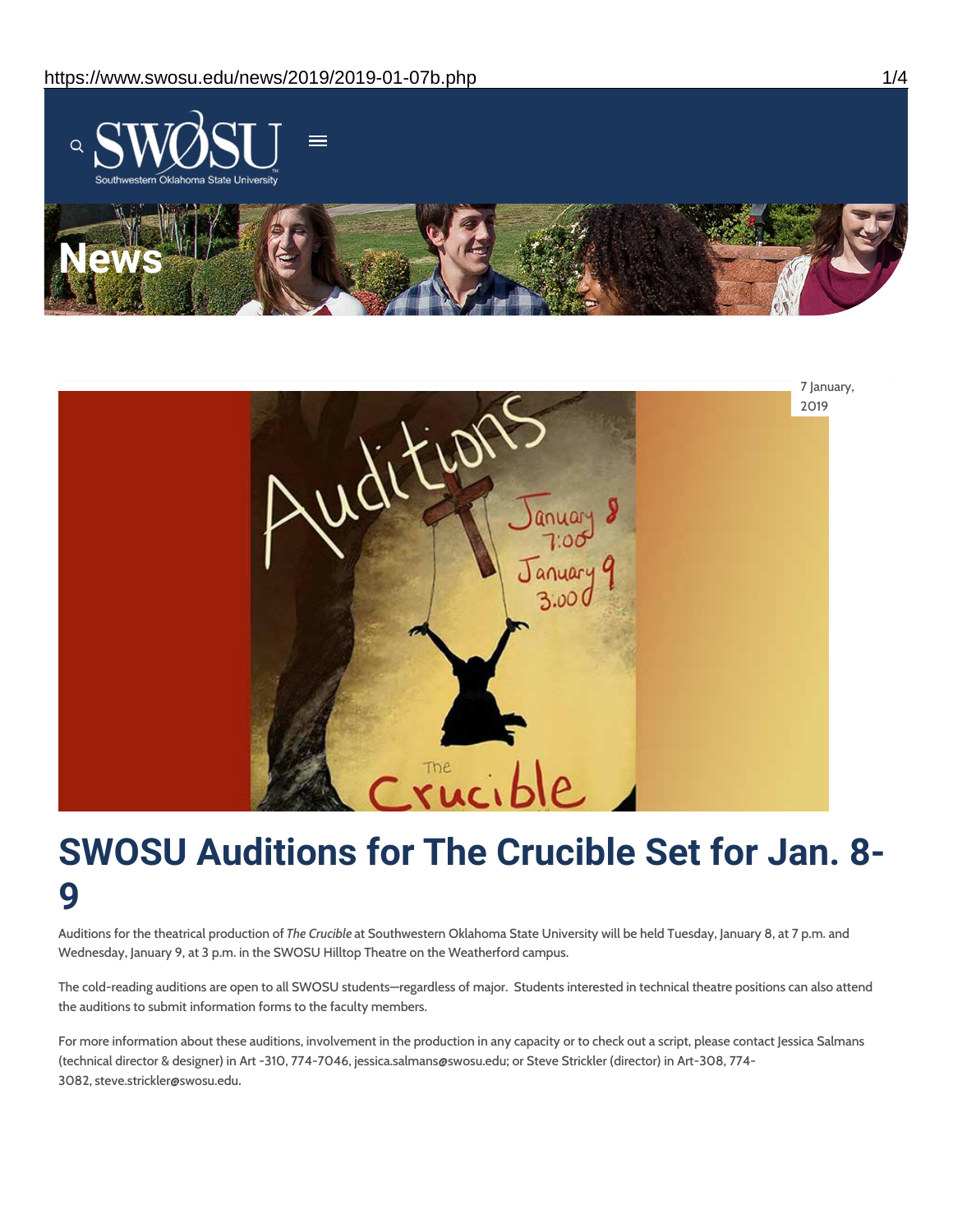| Administration<br>D<br>Alumni and Foundation<br>D<br>Community<br>D<br>Events<br>D | Academics | D |
|------------------------------------------------------------------------------------|-----------|---|
|                                                                                    |           |   |
|                                                                                    |           |   |
|                                                                                    |           |   |
|                                                                                    |           |   |
| <b>Faculty and Staff</b><br>D                                                      |           |   |
| Miscellaneous<br>D                                                                 |           |   |
| Sayre<br>D                                                                         |           |   |
| <b>Students</b><br>D                                                               |           |   |

## **Archive Links**  $2018$  $2019$ [2020](https://www.swosu.edu/news/2020/index.php)  $\bullet$ [Archive](https://dc.swosu.edu/bark/) **Archive Archive Archive Archive Archive** Archive Archive Archive Archive Archive Archive Archive Archive



### Weatherford Campus

100 Campus Drive Weatherford, OK 73096

### Sayre Campus

409 E Mississippi Ave Sayre, OK 73662

Connect to Us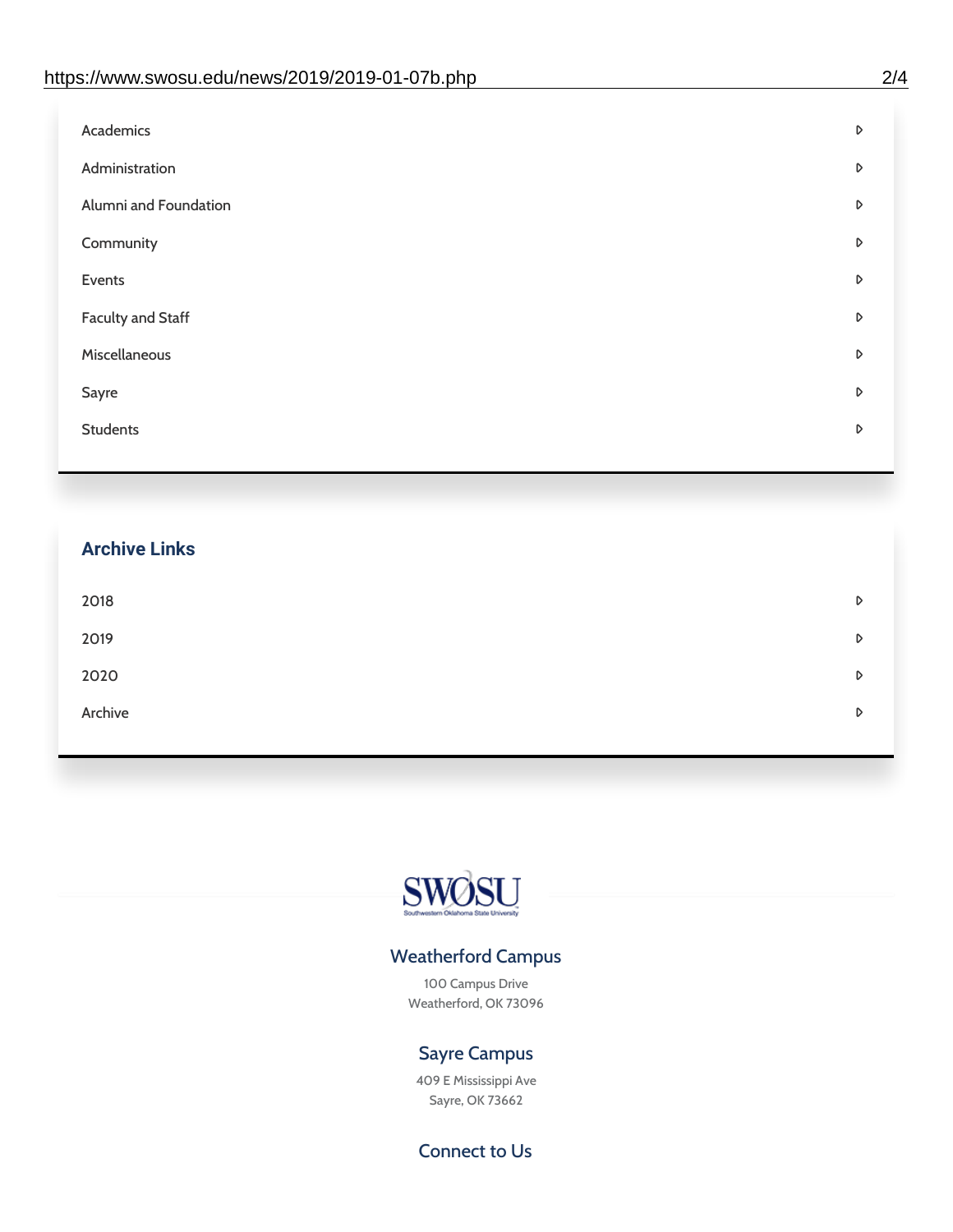千岁回调

Contact [Information](https://www.swosu.edu/about/contact.php) [University/Facility](https://www.swosu.edu/about/operating-hours.php) Hours [Campus](https://map.concept3d.com/?id=768#!ct/10964,10214,10213,10212,10205,10204,10203,10202,10136,10129,10128,0,31226,10130,10201,10641,0) Map

Give to [SWOSU](https://standingfirmly.com/donate)

Shop [SWOSU](https://shopswosu.merchorders.com/)



**[Directory](https://www.swosu.edu/directory/index.php)** 

[Calendar](https://eventpublisher.dudesolutions.com/swosu/)

[Apply](https://www.swosu.edu/admissions/apply-to-swosu.php)

[GoSWOSU](https://qlsso.quicklaunchsso.com/home/1267)

[Jobs@SWOSU](https://swosu.csod.com/ux/ats/careersite/1/home?c=swosu)



Current [Students](https://bulldog.swosu.edu/index.php)

[Faculty](https://bulldog.swosu.edu/faculty-staff/index.php) and Staff

**Enrollment Management** [580.774.3782](tel:5807743782)

> **PR/Marketing** [580.774.3063](tel:5807743063)

**Campus Police** [580.774.3111](tel:5807743111)